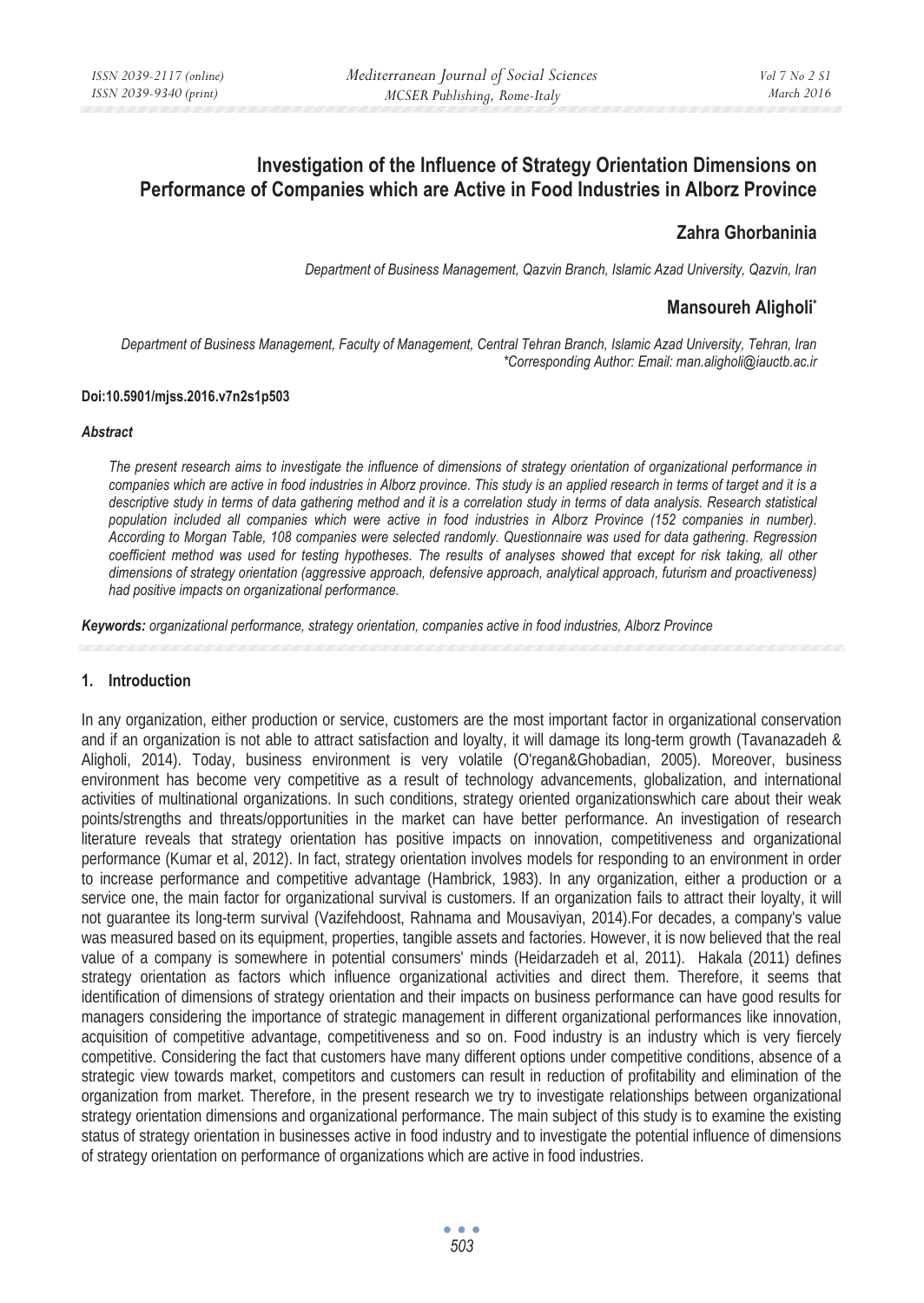## **2. Strategy Orientation**

Strategy orientation involves a philosophy which directs business movement and has its roots deeply in values and beliefs which are infrastructures for organizational activities and attempts for directing competitive advantage (Zhou et al, 2005; Johnson et al, 2012). Strategy orientation is reflected in appropriate organizational activities which result in supreme performance (Slater et al, 2006). Strategy orientation refers to decision-making styles, processes and activities which determine business orientation in relation to surroundings. This interaction can be reflected in the form of establishment of new businesses, entering international markets or formation of organizational strategies. An investigation of research literature strategy orientation has positive impacts on innovation, competitiveness and organizational performance (Kumar et al, 2012). In fact, strategy orientation involves models for responding to an environment in order to increase performance and competitive advantage (Hambrick, 1983). Hakala (2011) defines strategy orientation as factors which influence organizational activities and direct them (Hakala, 2011). Venkatraman approach was used in this research for investigation of strategy orientation. He considered 6 dimensions for strategy orientation: aggressive, defensive, futurism, proactiveness, analytical and risk taking. "According to Porter Diamond Model (Porter, 1990), firm strategy orientation is an important driver of competitiveness. Various studies have confirmed that strategy orientation of organizations can enhance their competitiveness in their businesses (Porter, 1991; Riasi, 2015; Riasi & Pourmiri, 2015). Studies on Iranian firms have also confirmed this relationship (Amiri Aghdaie et al., 2012; Porter, 1990; Riasi & Amiri Aghdaie, 2013), which further magnifies the importance of the concept of strategy orientation."

## *2.1 Defensive Dimension*

Defensive approach refers to behaviors which are aimed at reducing costs and finding methods for increasing efficiency (Venkatraman, 1989). Defensive organizations are those which have limited market-product domain and are concentrated on improvement of processes and efficiency. Managers of these organizations are strong experts in managing their tasks but they do not tend to search for their working domain in order to acquire new opportunities (Miles and Snow, 1978). Defensive organizations have been able to maintain their limited position in industries which are difficult to penetrate for other competitors.

#### *2.2 Futurism*

Future orientation refers to a company's viewpoint towards future. This means that future is more important than present and concentration on long-term plans is more important than short-term benefits (Venkatraman, 1989). Futurists are those organizations which are persistently looking for new opportunities in markets. they create changes and uncertainties and challenge their competitors. They actually tend to lead changes (Morgan and Strong, 1998). Moreover, a futurist company may have fewer tendencies to severe competition in the short term. Moreover, a company with short term orientation may act via immediate response mechanisms in order to compete other companies (Morgan and Strong, 2003).

## *2.3 Aggressive Dimension*

Aggressive approach involves use of resources for improvement of market situation. This dimension of strategy orientation requires a lot of investment and emphasizes on development of market share (Morgan and Strong, 2003). A company is aggressive when it uses its resources to excel competitors and looks for market share increase in order to win competition (Venkatraman, 1989; Morgan and Strong, 2003) and tends to have a strong challenge with competitors for acquiring efficiency (Ferrier, 2001).

#### *2.4 Proactiveness Dimension*

This dimension emphasizes on being one step ahead of other competitors. Proactiveness is concentrated on innovative behaviors and tries to find new products and markets. Companies with this competitive behavior have market leadership features (Morgan and Strong, 2003). Proactive approach indicates a company's eagerness for seizure of emerging opportunities and necessary actions to cope with changes and threats (Dess et al, 1997). Proactive companies try to improve business in order to guarantee high efficiency and such a company is expected to have a considerable growth (Day and Wenshley, 1988).

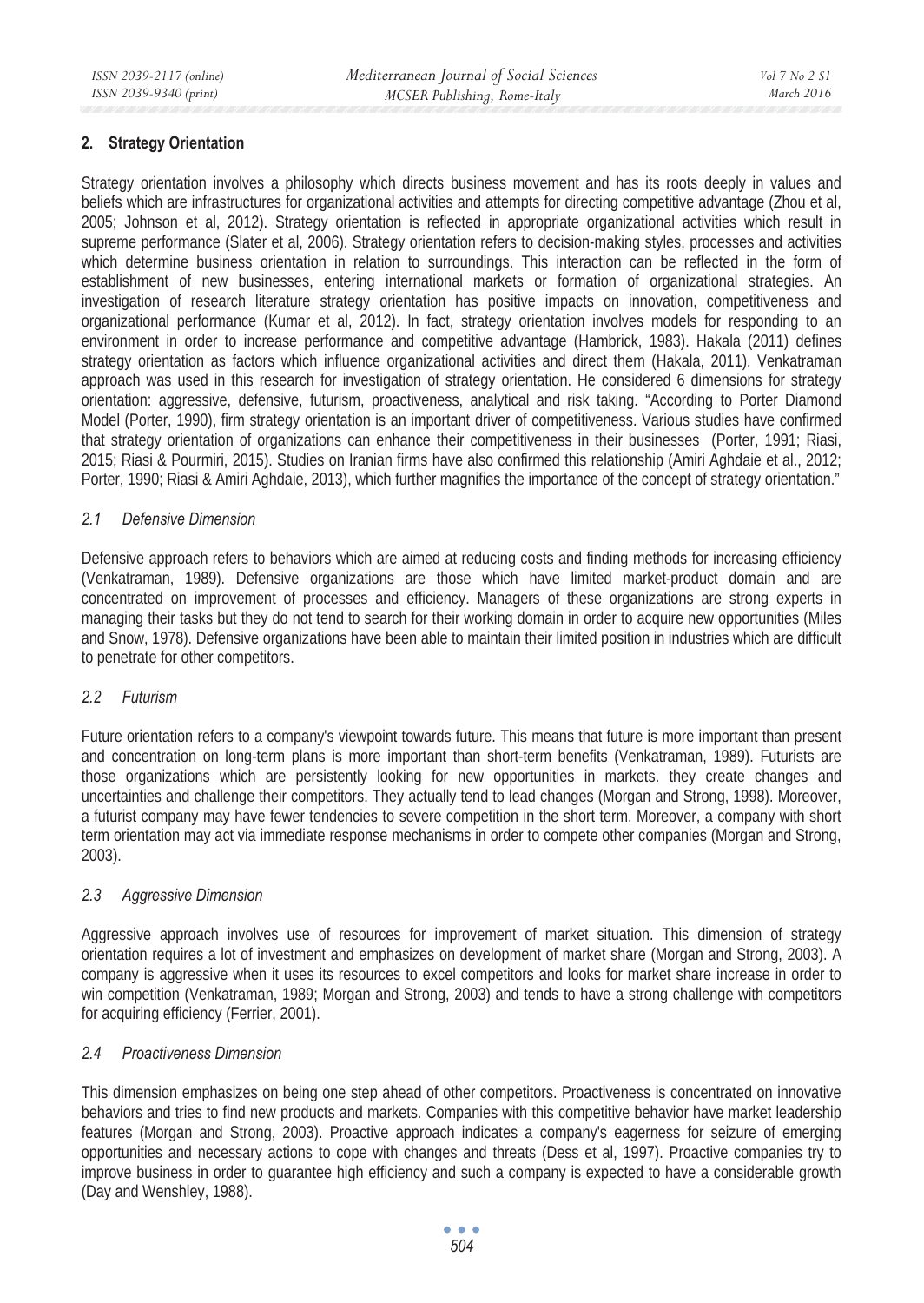#### *2.5 Risk Taking Dimension*

Risk taking refers to a company's tendency to take risks in strategic activities and approaches (Venkatraman, 1989). Risk taking is important in resource allocation and is a key parameter in determination of decision making processes in competitive strategy. Risk taking is more an intuitive feature than being an analytical one and requires considerable human resource and financial investment. Risk taking indicates uncertainty about acquisition of positive potential results or potential destructive results from decisions and activities (Morgan and Strong, 2003).

## *2.6 Analytical Dimension*

Analytical organizations are those which are active in two types of market-product area. One is constant conditions and the other is changing conditions. In stable and constant conditions, these organizations are active routinely and efficiently via structure and standard processes. In volatile and changing conditions, however, senior managers monitor their competitors and try to become compatible with new successful ideas (Miles and Snow, 1978). Analytical dimension provides general problem-solving approach to strategic decisions which result in a thorough understanding of environmental and organizational issues. This dimensionreflects organizational knowledge for empowering and facilitating organizational learning processes (Miller and Freisen, 1983).

## **3. Organizational Performance**

In any organization, whether production or service, customers are the most important factor in organizational conservation and if an organization is not able to attract satisfaction and loyalty, it will damage its long-term growth (Rahnama et al, 2012). As competition increases in production and services, organizations have found models and indices for measurement and evaluation of their performances (Valmohammadi and Firouzeh, 2010).

In most organizations, organizational managers and leaders try to improve their performances. Organizational performance is a complete combination of intangible inputs like organizational knowledge and tangible inputs like economic and financial results (Allameh and Moghaddami, 2010). Traditionally, financial approach is used for performance evaluation. Today, this approach is no longer useful for performance evaluation because financial indices were complimentary to machine-like nature of past organizations (Niven, 2002). Kaplan and Norton revealed much inefficiency of financial indices for evaluation of performance after evaluation of management accounting systems. These inefficiencies were resulted from increase in organizational complexities, environmental dynamism and market competition (Kaplan and Norton, 1992).

Within the past few years, high level of service quality provided for customers has been considered as an instrument to reach competitive advantages. In order to have a long-term relationship with customers, banks must know how they can provide high-quality services. In customers' strategy, customer's loyalty is of strategic importance for any organization. Increase in customers' loyalty is a common subject among university managers and advisors(Haghighi et al, 2012).

## **4. Research Conceptual Model**

Considering research literature and research goal-which is to investigate the influence of dimensions of strategy orientation on organizational performance-, we used the conceptual model in figure 1 for investigation of the influence of strategy orientation on organizational performance in food industry in Alborz Province.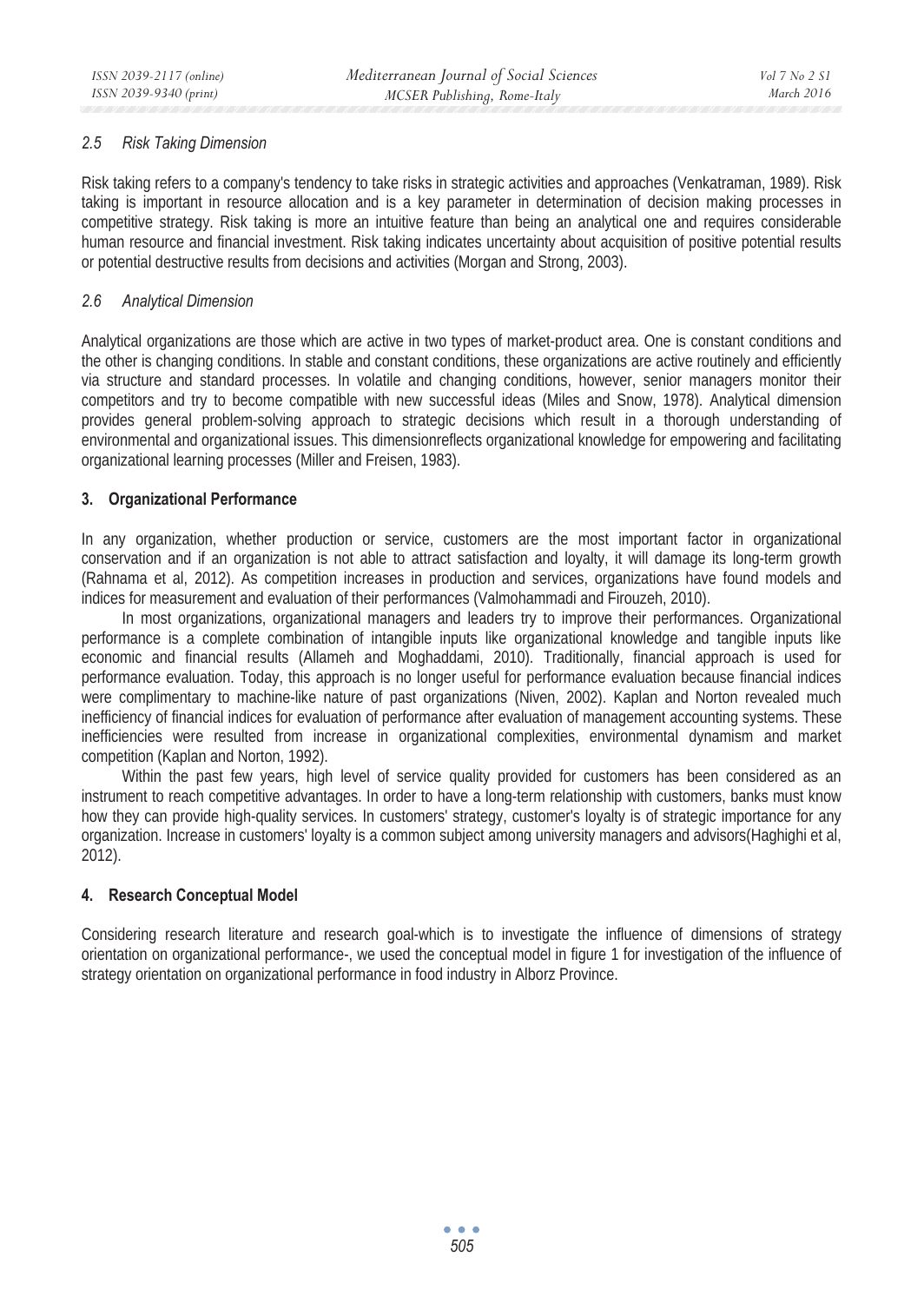

**Figure 1.** Research conceptual model

**Source:** Morgan & Strong, 2003; Johnson et al., 2012

According to research conceptual model, research hypotheses are as follows:

H1: aggressive approach has a positive influence on performance of companies which are active in food industry in Alborz Province.

H2: analytical approach has a positive influence on performance of companies which are active in food industry in Alborz Province.

H3: defensive approach has a positive influence on performance of companies which are active in food industry in Alborz Province.

H4: futurism approach has a positive influence on performance of companies which are active in food industry in Alborz Province.

H5: proactiveness approach has a positive influence on performance of companies which are active in food industry in Alborz Province.

H6: risk taking approach has a positive influence on performance of companies which are active in food industry in Alborz Province.

#### **5. Research Methodology**

The present research is an applied study in terms of goal. In terms of data gathering, it is a descriptive study. Furthermore, it is a correlation study in terms of data analysis. Analysis was conducted by means of structural equations modeling technique.

Data gathering instrument

Questionnaire was used for data gathering. Five-point Likert scale was used as measurment scale, answers ranging from "completely disagree" to "completely agree". After preparation of questionnaire, 25 questionnaires were distributed among respondents in order to investigate reliability of questionnaire. Cronbach's alpha was used for investigation of reliability. The results showed that Cronbach's alpha was equal to 0.7 and above that (Cronbach's alpha coefficients have been listed in table 2). Moreover, content validity of the questionnaire was also verified by experts and professors. Therefore, the questionnaire has enough validity and reliability for being distributed among sample members.

**Table 2.** Cronbach's alpha coefficients

| Research variables Dimensions   Questions   Cronbach's alpha |               |           |       | Source of questions                         |  |  |
|--------------------------------------------------------------|---------------|-----------|-------|---------------------------------------------|--|--|
| <b>Strategy</b><br>orientation                               | Aggressive    | 1-4       | 0.797 |                                             |  |  |
|                                                              | Analytical    | $5-8$     | 0.709 | Morgan & Strong, 2003; Johnson et al., 2012 |  |  |
|                                                              | defensive     | $9 - 12$  | 0.761 |                                             |  |  |
|                                                              | futurism      | $13 - 16$ | 0.886 |                                             |  |  |
|                                                              | proactiveness | $17 - 20$ | 0.726 |                                             |  |  |
|                                                              | Risk taking   | $21 - 24$ | 0.884 |                                             |  |  |
| performance                                                  |               | $25 - 30$ | 0.824 | Avci et al, 2011; Morgan & Strong, 2003     |  |  |
| total                                                        |               | $1 - 30$  | 0.90  |                                             |  |  |

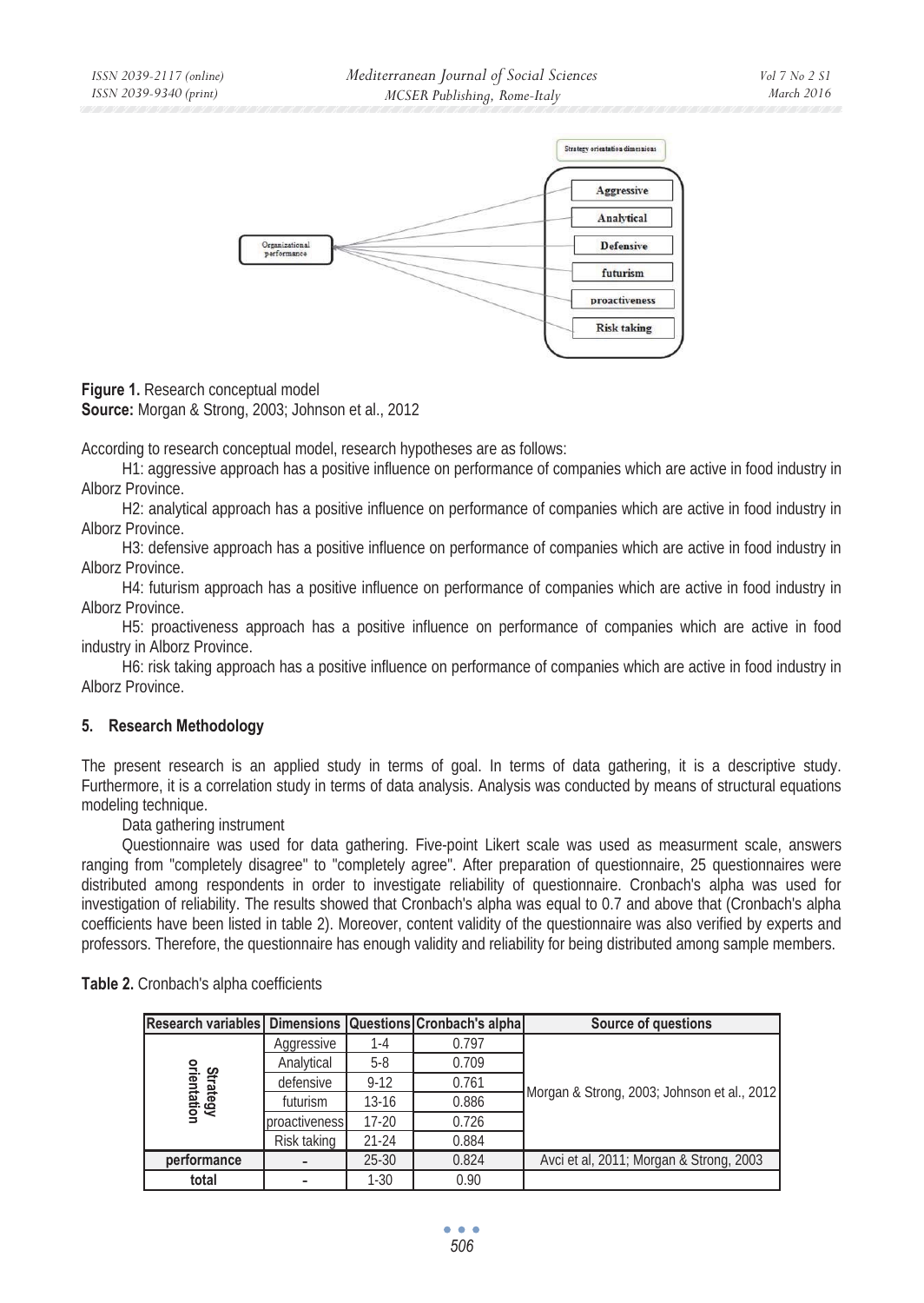#### **6. Statistical Population and Sample**

Statistical population of the research included all companies which were active in the field of food industry in Alborz Province. Because population is limited and we do not have any information about variance of the population, we used Morgan Table in which sample sizes have been estimated conservatively (in large values). Considering population size (152 companies), sample size was estimated to be equal to 108. Demographic information of the respondentshave been presented in table 3.

**Table 3.** Demographic information of respondents

| Variable<br><b>Dimensions</b> |               | Frequency                              | <b>Frequency percentage</b> | <b>Cumulative percentage</b> |
|-------------------------------|---------------|----------------------------------------|-----------------------------|------------------------------|
| Number of employees           | Below 30      | 28                                     | 25.9                        | 25.9                         |
|                               | $31 - 50$     | 45                                     | 41.7                        | 67.6                         |
|                               | 51-100        | 31                                     | 28.7                        | 96.3                         |
|                               | More than 100 |                                        | 3.7                         | 100.0                        |
|                               | Below 5       |                                        | 7.4                         | 7.4                          |
| <b>Activity time</b>          | $6 - 10$      | 32<br>29.6<br>42.6<br>46<br>22<br>20.4 | 37.0                        |                              |
|                               | $11-20$       |                                        |                             | 79.6                         |
|                               | More than 20  |                                        |                             | 100.0                        |

## **7. Data Analysis and Hypotheses Test**

We used regression analysis for investigation of the influence of strategy orientation dimensions on organizational performance. The results of regression analysis have been presented in table 4.

**Table 4.** Regression analysis results

| <b>Cumulative percentage</b>                | Standard beta coefficient significance Hypothesis result |       |                             |
|---------------------------------------------|----------------------------------------------------------|-------|-----------------------------|
| Aggressive---organizational performance     | .437                                                     | 0.000 | Hypothesis supported        |
| Analytical---organizational performance     | .491                                                     | 0.000 | Hypothesis supported        |
| Defensive---organizational performance      | .602                                                     | 0.000 | <b>Hypothesis supported</b> |
| Futurism---organizational performance       | .563                                                     | 0.000 | Hypothesis supported        |
| Proactiveness----organizational performance | .629                                                     | 0.000 | <b>Hypothesis supported</b> |
| Risk taking---organizational performance    | .061                                                     | .360  | <b>Hypothesis rejected</b>  |

Considering the results of regression analysis, we investigate research hypotheses in the subsequent sentences:

H1: Aggressive approach has a positive influence on performance of companies which are active in food industry in Alborz Province.

Considering the results summarized in table 4, standard beta coefficient for aggressive approach is positive and equal to 0.437. Since significance probability (Sig) is smaller than 0.05, it is significant in 0.95. Therefore, the first hypothesis of the research is accepted. This means aggressive approach has a positive impact on performance of companies which are active in food industry in Alborz Province.

H2: Analytical approach has a positive influence on performance of companies which are active in food industry in Alborz Province.

Considering the results summarized in table 4, standard beta coefficient for analytical approach is positive and equal to 0.491. Since significance probability (Sig) is smaller than 0.05, it is significant in 0.95. Therefore, the second hypothesis of the research is accepted. This means analytical approach has a positive impact on performance of companies which are active in food industry in Alborz Province.

H3: Defensive approach has a positive influence on performance of companies which are active in food industry in Alborz Province.

Considering the results summarized in table 4, standard beta coefficient for defensive approach is positive and equal to 0.602. Since significance probability (Sig) is smaller than 0.05, it is significant in 0.95. Therefore, the third hypothesis of the research is accepted. This means defensive approach has a positive impact on performance of companies which are active in food industry in Alborz Province.

H4: Futurism approach has a positive influence on performance of companies which are active in food industry in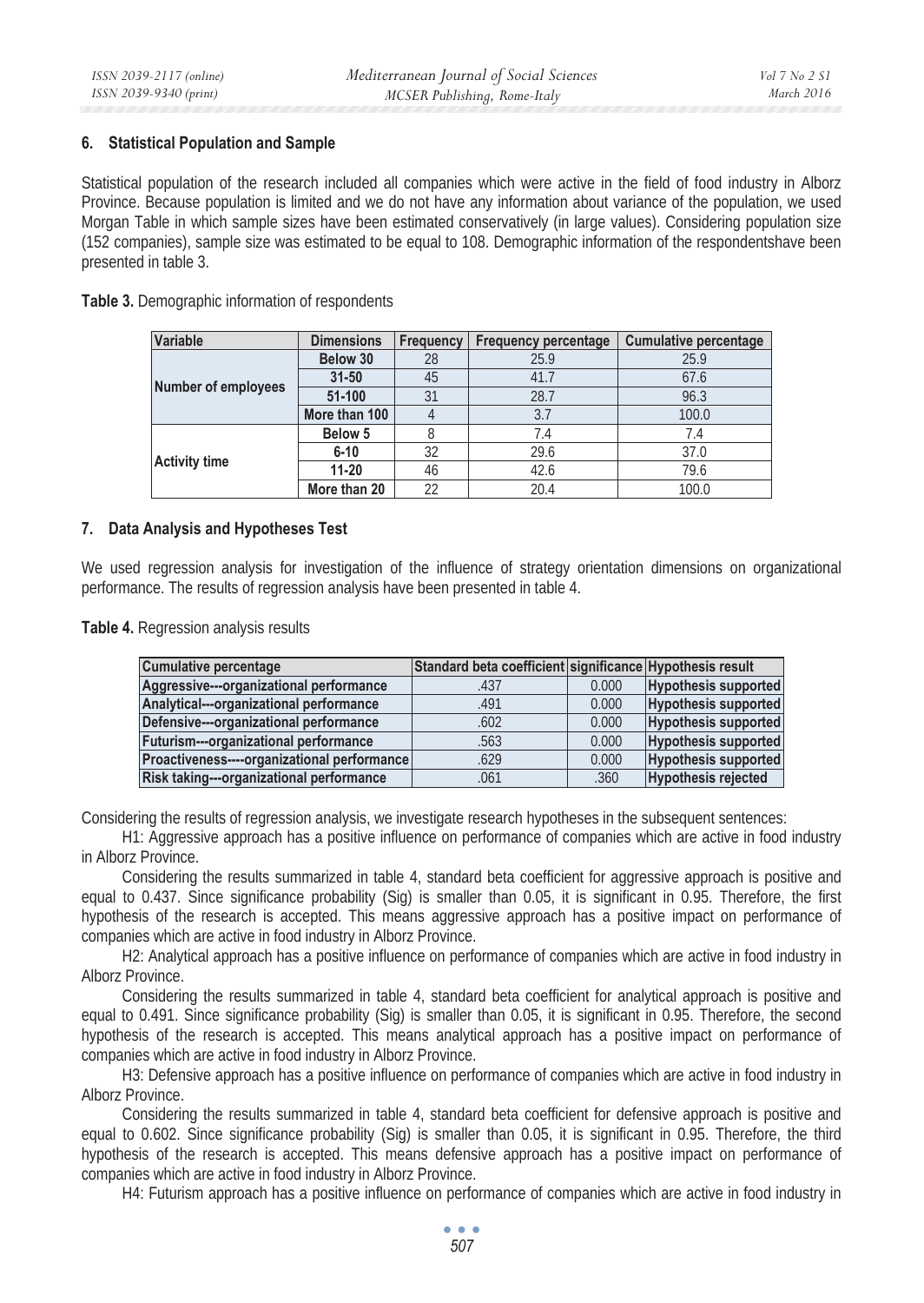Alborz Province.

Considering the results summarized in table 4, standard beta coefficient for futurism approach is positive and equal to 0.563. Since significance probability (Sig) is smaller than 0.05, it is significant in 0.95. Therefore, the fourth hypothesis of the research is accepted. This means futurism approach has a positive impact on performance of companies which are active in food industry in Alborz Province.

H5: Proactiveness approach has a positive influence on performance of companies which are active in food industry in Alborz Province.

Considering the results summarized in table 4, standard beta coefficient for proactiveness approach is positive and equal to 0.629. Since significance probability (Sig) is smaller than 0.05, it is significant in 0.95. Therefore, the fifth hypothesis of the research is accepted. This means proactiveness approach has a positive impact on performance of companies which are active in food industry in Alborz Province.

H6: Risk taking approach has a positive influence on performance of companies which are active in food industry in Alborz Province.

Considering the results summarized in table 4, because significance probability for regression coefficient is greater than 0.05, risk taking does not have any influence on performance of companies active in food industry in Alborz Province. In other words, the influence of risk taking on performance of companies active in food industry in ALborz Province was not supported.

## **8. Conclusion and Discussion**

The present research aimed to investigate the influence of strategy orientation dimensions on organizational performance in food industry in Alborz Province in Iran. Venkatraman (1989) approach was used for investigation of strategy orientation. He considered 6 dimensions: aggressive, analytical, defensive, futurism, proactiveness, risk taking as dimensions of strategy orientation. Regression analysis test was used for measurement of the influence of these dimensions on organizational performance. The results showed that aggressive, analytical, defensive, futurism and proactiveness dimensions had positive and significant impacts on organizational performance but the impact of risk taking on organizational performance was not significant. Furthermore, investigations showed that proactiveness dimension (beta=0.629) had the greatest impact and aggressive dimension (beta=0.437) had the smallest impact on organizational performance. The results of data analyses and hypotheses test showed that all dimensions of strategy orientation had significant impacts on organizational performance but risk taking. Furthermore, of five dimensions, proactiveness had the greatest impact on organizational performance and aggressive approach had the smallest impact on organizational performance. Therefore, the following recommendations are presented for improvement of organizations active in food industry:

The following recommendations are presented for improvement of organizational performance in food industry companies:

- 1. In general, if we want to implement strategies for companies, we should consider strategic group . market competitors are divided into four groups: market leader, market challengers, market followers and market niche. Each position requires some particular strategies. Analysis of research data revealed that aggressive approach influences organizational performance. Of course, this dimension has the smallest influence on organizational performance. Strategies like price war, widespread advertisements, presentation of similar products with higher quality and more innovation, ignorance of short-term profits in favor of long-term success. Furthermore, companies which are market challengers are also recommended to follow aforementioned strategies.
- 2. An analysis of research data revealed that analytical approach influences organizational performance. Regarding this result, organizations are advised to analyze their situation carefully before making decisions and do operational and strategic planning considering their conditions. Furthermore, they should get equipped with information systems which facilitate optimal use of information.
- 3. Analysis of research data revealed that defensive approach influences organizational performance. Having growing and aggressive strategies may not result in improvement of organizational performance in all cases but defensive strategies may yield better fruits. Regarding this result, organizations should concentrate on maintaining their existing optimal status and should use operational and strategic plans and control costs in order to increase productivity. Furthermore, by analyzingcompetitive strategies and identification of their actions, they should keep their current market share and existing situation.
- 4. Analysis of research data revealed that futurism approach influences organizational performance. Prediction of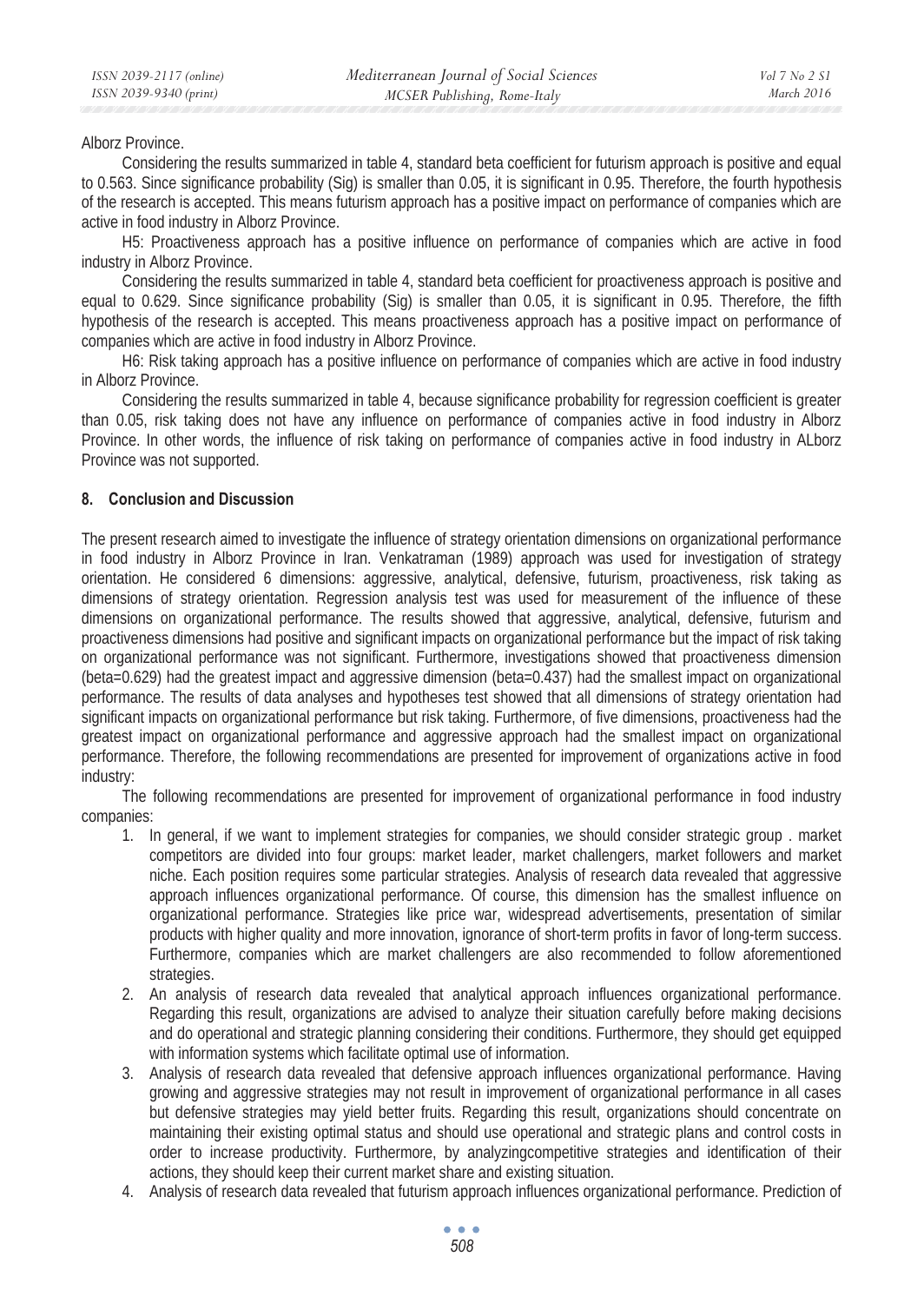future and future events has been always liked by human and organizations because prediction is a preamble to planning. Regarding this result, management should make use of instruments like scenario analysis, analysis of key industry indices, analysis of time series, use of experts ideas, econometric techniques and … in order to predict their own and their competitors' trends and also social, economic, political and economic trends as players of macro environment in order to influence organizational performance.

- 5. Analysis of research data revealed that proactiveness influences organizational performance. This approach emphasizes on being one step ahead of competitors. Therefore, it is recommended that organizations identify customers' needs and expectations (even needs customers are not aware of) before competitors and present new processes and products and innovative activities. Furthermore, management of organizations should update information of their own industry and use newly born technologies instead of outdated technologies.
- 6. Considering research results, risk taking does not have any significant influence on organizational performance. This result is not consistent with the results of previous studies. This may be attributed to the environment of competition because about 90% of Iranian companies compete inside borders and indices of internal group and strategic group do not allow for continuing strategies with high risk.

#### **References**

- Allameh, Seyyed Mohsen and Moghaddami, Mehdi (2010). An investigation of relationship between organizational learning and organizational performance; case study: Iran Khodrodriving force unit, journal of scientific-research executive management, year 10, number 1: 75-99.
- Altuntas, G., Semerciöz, F., &Eregez, H. (2013). Linking strategic and market orientations to organizational performance: the role of innovation in private healthcare organizations. Procedia-Social and Behavioral Sciences, 99, 413-419.
- Amiri Aghdaie, S. F., Seidi, M., & Riasi, A. (2012). Identifying the Barriers to Iran's Saffron Export by Using Porter's Diamond Model. International Journal of Marketing Studies, 4(5), 129-138.
- Chandra B. K. (2014). Strategic orientation and organizational forms: an integrative framework. European Business Review, 26(2), 188- 203.
- Day, G. S., &Wensley, R. (1988).Assessing advantage: a framework for diagnosing competitive superiority. The Journal of Marketing, 1- 20.
- Dess G, Lumpkin GT, Covin JG. (1997), Entrepreneurial strategy making and firm performance: tests of contingency and configurational models. Strategic Management Journal, 18:677– 695.
- Ferrier, W. J. (2001).Navigating the competitive landscape: The drivers and consequences of competitive aggressiveness. Academy of Management Journal, 44(4), 858–877.
- Gatignon, H., &Xuereb, J. M. (1997).Strategic orientation of the firm and new product performance.Journal of marketing research, 77-90.
- Haghighi, Mohammad; Dorosti, Ali; Rahnama, Afshin; Hoseinpour, Ali;(2012) 'Evaluation offactors affecting customer loyalty inthe restaurant industry' African Journal of Business Management Vol. 6(14), pp. 5039-5046
- Hakala, H. (2011). Strategic orientations in management literature: three approaches to understanding the interaction between market, technology, entrepreneurial and learning orientations. International Journal of Management Reviews, 13(2), 199-217.
- Hambrick, D. C. (1983). Some tests of the effectiveness and functional attributes of Miles and Snow's strategic types. Academy of Management journal, 26(1), 5-26.
- HeidarzadehHanzaee, Kambiz; Khoshpanjeh, Mahsa &Rahnama, Afshin., (2011). "Evaluation of the effects of product involvement facets on brand loyalty" African Journal of Business Management Vol. 5(16), pp. 6964-6971.
- Johnson, J. L., Martin, K. D., &Saini, A. (2012). The role of a firm's strategic orientation dimensions in determining market orientation. Industrial Marketing Management, 41(4), 715-724.
- Kaplan, R.S. and Norton, D.P. (1992), The Balanced scorecard: Measures that Drive performance, Harvard Business Review, January-February
- Kumar, K., Boesso, G., Favotto, F., &Menini, A. (2012).Strategic orientation, innovation patterns and performances of SMEs and large companies. Journal of Small Business and Enterprise Development, 19(1), 132-145.
- Miles R.E, Snow C (1978). Organizational strategy, structure, and process. New York: McGraw-Hill
- Miller, D., & Friesen, P. H. (1983). Strategy-making and environment: the third link. Strategic management journal, 4(3), 221-235.
- Morgan R, Strong C (2003). Business performance and dimensions of strategic orientation. Journal of Business Research, 56(3): 163- 176.
- Morgan, R., Strong C (1998). Market orientation and dimensions of strategic orientation. European Journal of Marketing, 32(11/12): 1051-1073.
- Niven, P. R. (2002). Balanced scorecard step-by-step: maximizing performance and maintaining results. John Wiley & Sons.
- O'Regan, N., &Ghobadian, A. (2005). Innovation in SMEs: the impact of strategic orientation and environmental perceptions. International Journal of Productivity and Performance Management, 54(2), 81-97.
- Porter, M. E. (1990). The Competitive Advantage of Nations. New York, NY: The Free ress.
- Porter, M. E., & the Monitor Company (1991). Canada at the crossroads: The reality of a new competitive environment.Ottawa: Business